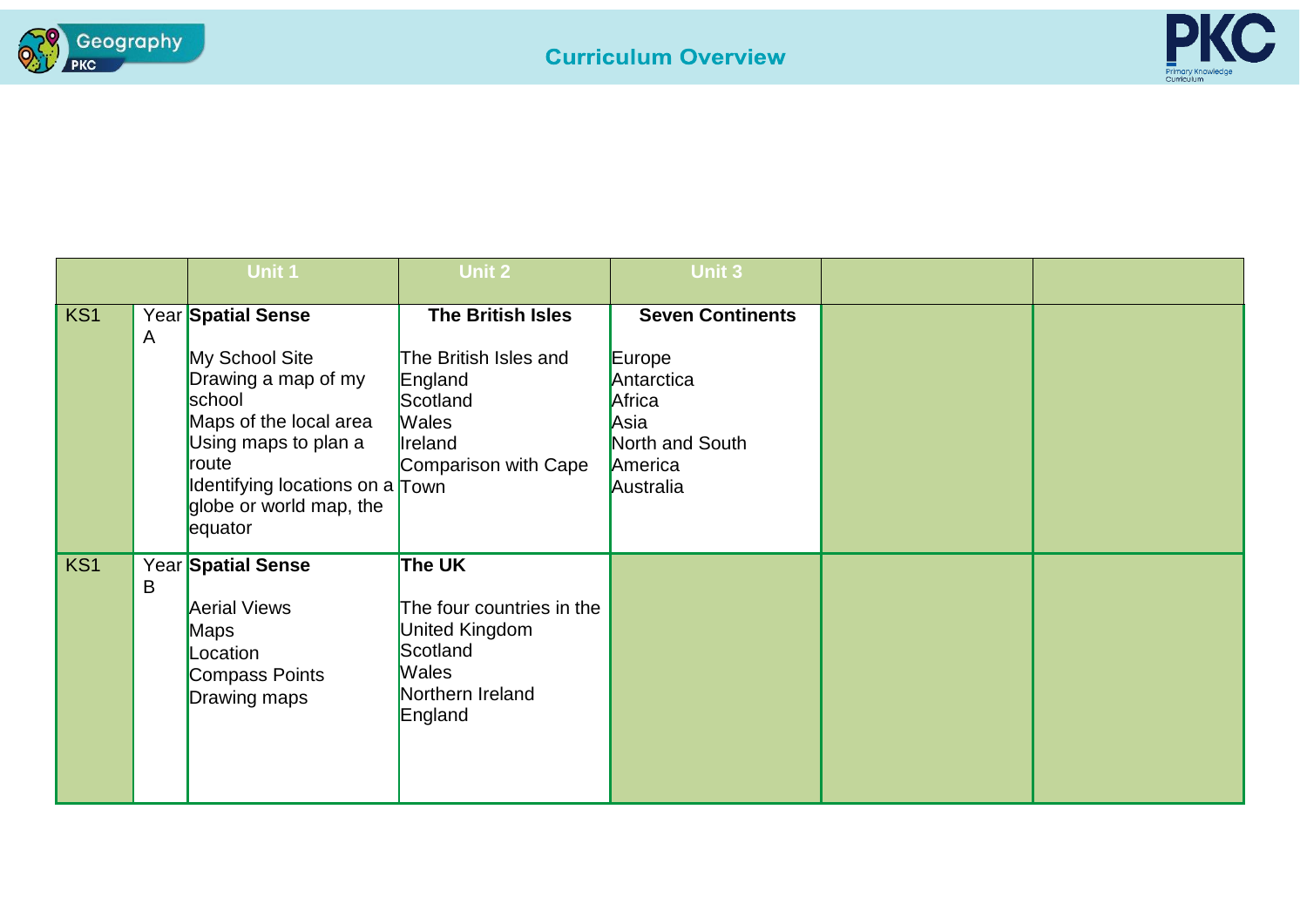



| LKS <sub>2</sub> | Year<br>A | <b>Spatial Sense</b>            | <b>Mediterranean</b>                        | <b>UK Geography:</b>             | <b>UK Geography:</b>                     | Asia- China and                  |
|------------------|-----------|---------------------------------|---------------------------------------------|----------------------------------|------------------------------------------|----------------------------------|
|                  |           |                                 | <b>Europe</b>                               | <b>Northern</b>                  | London                                   | India                            |
|                  |           | Globes and the Tropics<br>Scale | Key Places in Europe                        | <b>Ireland</b>                   | and the South East                       | Locating India and China         |
|                  |           | <b>Grid References</b>          | Climate of Mediterranean An Introduction to |                                  | Introduction to the South                | Human and Physical               |
|                  |           | Our Local Area                  | Europe                                      | Northern Ireland                 | East                                     | Geography of India               |
|                  |           | Our Local Area-                 | Food and Farming                            | <b>Visiting Northern Ireland</b> | London                                   | <b>Rivers of India</b>           |
|                  |           | Changes over Time               | Landscape                                   | Northern Ireland, the            | Canterbury                               | Human and Physical               |
|                  |           |                                 | Settlements                                 | Republic of Ireland and          | Brighton                                 | Geography of China               |
|                  |           |                                 |                                             | the partition                    | Dover                                    | The Great Wall of                |
|                  |           |                                 |                                             | The Giant's Causeway             |                                          | China                            |
|                  |           |                                 |                                             | The Marble Arch Caves            |                                          | Asia - Japan                     |
|                  |           |                                 |                                             |                                  |                                          | Location of Japan                |
|                  |           |                                 |                                             |                                  |                                          | Weather and Climate in           |
|                  |           |                                 |                                             |                                  |                                          | Japan                            |
|                  |           |                                 |                                             |                                  |                                          | Physical features of             |
|                  |           |                                 |                                             |                                  |                                          | Japan                            |
|                  |           |                                 |                                             |                                  |                                          | Architecture in Japan            |
|                  |           |                                 |                                             |                                  |                                          | (Human Features)<br>Feudal Japan |
| LKS <sub>2</sub> | Year      |                                 | <b>Settlements</b>                          | <b>Rivers</b>                    |                                          |                                  |
|                  | B         | <b>Spatial Sense</b>            |                                             |                                  | <b>UK Geography: The</b><br><b>South</b> | <b>Western Europe</b>            |
|                  |           | Maps, compasses and             | <b>Settlements</b>                          | What is a river?                 | <b>West</b>                              | Countries and                    |
|                  |           | symbols                         | <b>Types of Settlements</b>                 | <b>Rivers of Europe</b>          |                                          | Settlements in Western           |
|                  |           | Four and Six Figure             | Urban, Rural and                            | <b>Rivers of Africa</b>          | Introduction to the South Europe         |                                  |
|                  |           | <b>Grid References</b>          | Suburban areas                              | <b>Rivers of Asia</b>            | West                                     | <b>Climate of Western</b>        |
|                  |           | <b>Fieldwork- The Local</b>     | <b>Population Density</b>                   | <b>Rivers of Australia,</b>      | Coastal areas and                        | Europe                           |
|                  |           | Area                            | <b>Sites and Situations of</b>              | South America and North erosion  |                                          | Trade in Western                 |
|                  |           | A contrasting locality-         | Local                                       | America                          | Landmarks and tourism                    | Europe                           |
|                  |           | San Francisco (Human            | Settlements                                 |                                  | Agriculture and climate                  | France                           |
|                  |           | Geography)                      |                                             |                                  | Change over time                         | A comparison of London           |
|                  |           | A contrasting locality-         |                                             |                                  |                                          | and Paris                        |
|                  |           | San Francisco (Physical         |                                             |                                  |                                          |                                  |
|                  |           | Geography)                      |                                             |                                  |                                          |                                  |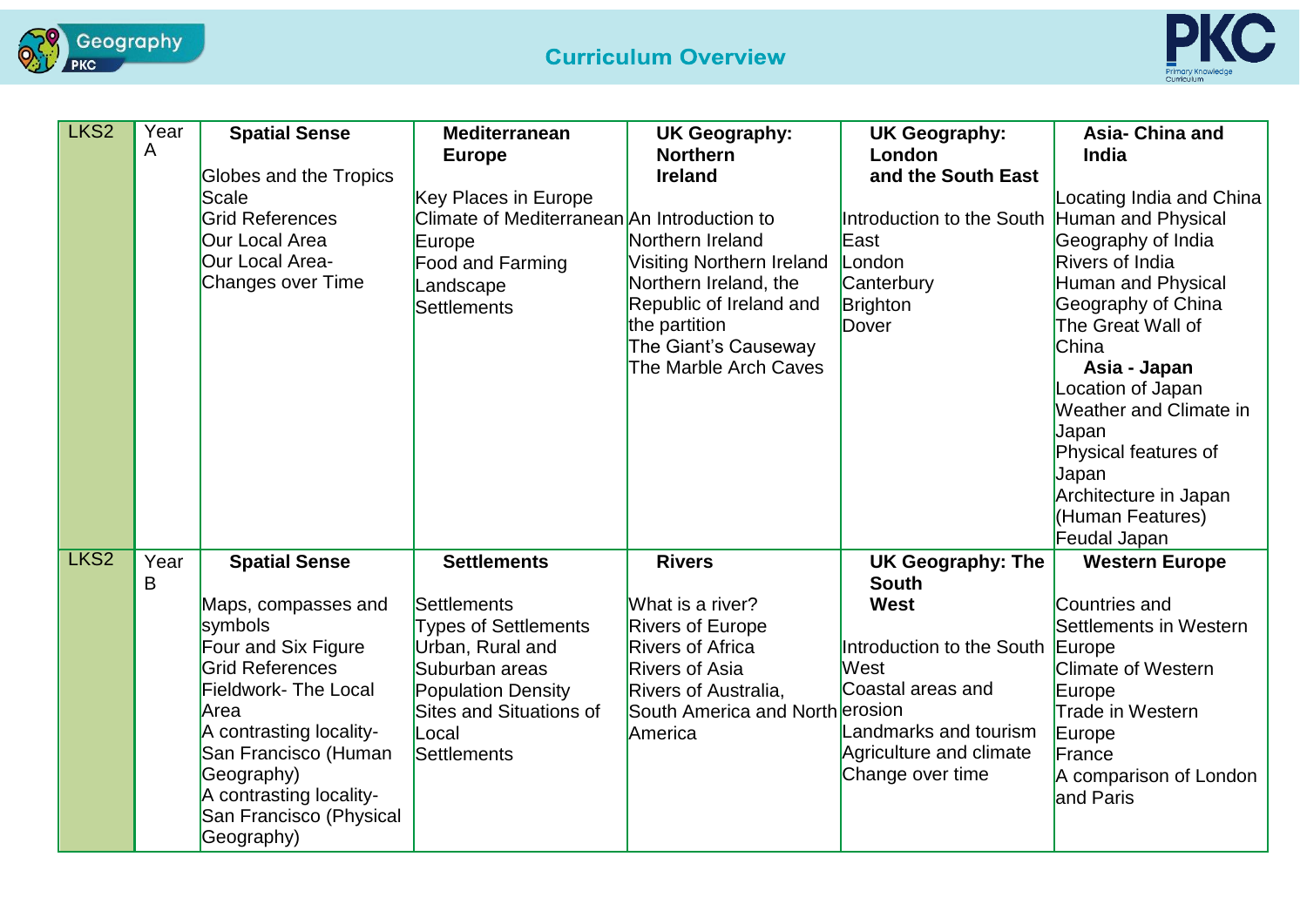



| UKS <sub>2</sub> | Year | <b>Spatial Sense</b>       | <b>North America</b>           | <b>British Geographical</b> | <b>Africa</b>              | <b>Globalisation</b>           |
|------------------|------|----------------------------|--------------------------------|-----------------------------|----------------------------|--------------------------------|
|                  | A    |                            |                                | <b>Issues</b>               |                            |                                |
|                  |      | Latitude and Longitude     | The Countries of North         |                             | The Continent of Africa    | What is                        |
|                  |      | The Arctic and Antarctic   | America                        | <b>Air Pollution</b>        | Past civilisations and     | globalisation?                 |
|                  |      | <b>Circles</b>             | <b>Environmental Regions</b>   | <b>Climate Change</b>       | empires – Mansa Musa       | Economic                       |
|                  |      | <b>Time Zones</b>          | of North America               | <b>Waste</b>                | The Sahara Desert and      | Globalisation                  |
|                  |      | Map Projection             | <b>Rivers in North America</b> | Litter                      | <b>Desertification</b>     | <b>Political Globalisation</b> |
|                  |      | Maps of the World          | <b>Cities in North America</b> | Local context               | <b>Food Security</b>       | Social Globalisation           |
|                  |      |                            | Comparison of The UK           |                             | Kenya                      | Globalisation; a global        |
|                  |      |                            | and a region of North          |                             |                            | force for good?                |
|                  |      |                            | America                        |                             |                            |                                |
|                  |      |                            | <b>South America</b>           |                             |                            |                                |
|                  |      |                            | An introduction to South       |                             |                            |                                |
|                  |      |                            | America                        |                             |                            |                                |
|                  |      |                            | Past civilisations and         |                             |                            |                                |
|                  |      |                            | empires                        |                             |                            |                                |
|                  |      |                            | The Andes Mountains            |                             |                            |                                |
|                  |      |                            | and the Atacama Desert         |                             |                            |                                |
|                  |      |                            | <b>Brazil (Agriculture and</b> |                             |                            |                                |
|                  |      |                            | Industry)                      |                             |                            |                                |
|                  |      |                            | The Amazon Rainforest          |                             |                            |                                |
| UKS <sub>2</sub> | Year | <b>Spatial Sense</b>       | <b>Mountains</b>               | <b>UK Geography: East</b>   | <b>Australia</b>           | <b>Local Study</b>             |
|                  | B    |                            |                                | Anglia, The                 | Australia- location and    |                                |
|                  |      | Maps: dividing the world   | Mountains                      | Midlands,                   | physical geography         | Geography of the               |
|                  |      | into sections.             | The Alps                       | <b>Yorkshire and</b>        | The history of Australia   | local area                     |
|                  |      | <b>Eastern and Western</b> | The High Peaks of the          | <b>Humberside</b>           | <b>Settlements</b>         | <b>Sketch Maps</b>             |
|                  |      | hemispheres                | <b>Himalayas</b>               |                             | <b>Climate</b>             | (Fieldwork)                    |
|                  |      | Maps: using coordinates    | <b>American Mountains</b>      | East Anglia - Physical      | Biodiversity               | cocal Issues                   |
|                  |      | to locate places.          | <b>African Mountains</b>       | Geography                   | <b>New Zealand and the</b> | Data Collection                |
|                  |      | Maps: drawn to different   |                                | East Anglia- Land Use       | <b>South Pacific</b>       | (Fieldwork)                    |
|                  |      | scales.                    |                                | The Midlands $-$            | New Zealand and the        | Graphing data                  |
|                  |      | <b>Relief maps</b>         |                                | Settlements                 | South Pacific- location    |                                |
|                  |      |                            |                                | Yorkshire and               | and physical geography     |                                |